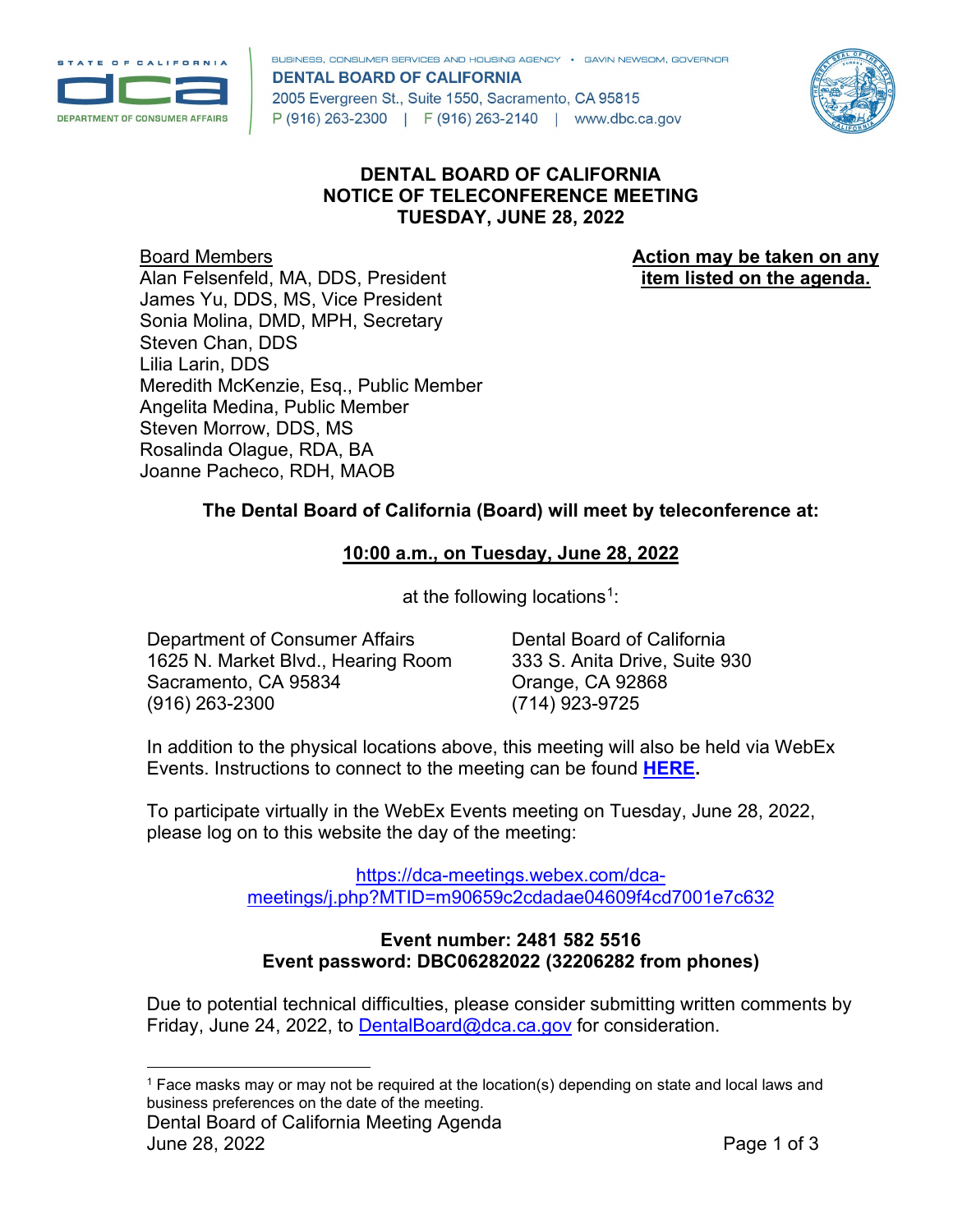# **AGENDA**

### **10:00 a.m., Tuesday, June 28, 2022**

- 1. Call to Order/Roll Call/Establishment of a Quorum
- 2. Public Comment on Items Not on the Agenda *Note: The Board may not discuss or take action on any matter raised during this Public Comment section, except to decide whether to place the matter on the agenda of a future meeting. (Government Code sections 11125 and 11125.7(a).)*
- 3. Discussion and Possible Action to Consider Adoption of Proposed Clarifying Amendments Identified by Office of Administrative Law Relating to SB 501 (Anesthesia and Sedation) Rulemaking, Proposed California Code of Regulations, Title 16, Sections 1017.1, 1021, 1043, 1043.1, 1043.2, 1043.3, 1043.4, 1043.5, 1043.6, 1043.7, 1043.8, 1043.8.1, 1043.9, 1043.9.1, 1043.9.2, 1044, 1044.1, 1044.2, 1044.3, 1044.4, 1044.5, and 1070.8
- 4. Recess Open Session

#### **CLOSED SESSION (WILL NOT BE WEBCAST)**

- 5. Convene Closed Session
- 6. Pursuant to Government Code Section 11126(e)(1) and (2)(A), the Board will Confer with and Receive Advice from Legal Counsel and Deliberate Regarding *Sulitzer, et al. v. Tippins et al.*, United States District Court, Central District of California, Western Division, Case No. 2:19-cv-08902-GW-MAA
- 7. Adjourn Closed Session

#### **OPEN SESSION**

- 8. Reconvene Open Session
- 9. Adjournment

This agenda can be found on the Dental Board of California website at [dbc.ca.gov.](https://www.dbc.ca.gov/) The time and order of agenda items are subject to change at the discretion of the Board President and may be taken out of order. In accordance with the Bagley-Keene Open Meeting Act, all meetings of the Board are open to the public.

The meeting will be webcast, provided there are no unforeseen technical difficulties or limitations. To view the webcast, please visit [thedcapage.wordpress.com/webcasts/.](https://thedcapage.wordpress.com/webcasts/) The meeting will not be cancelled if webcast is not available. Meeting adjournment may not be webcast if it is the only item that occurs after a closed session.